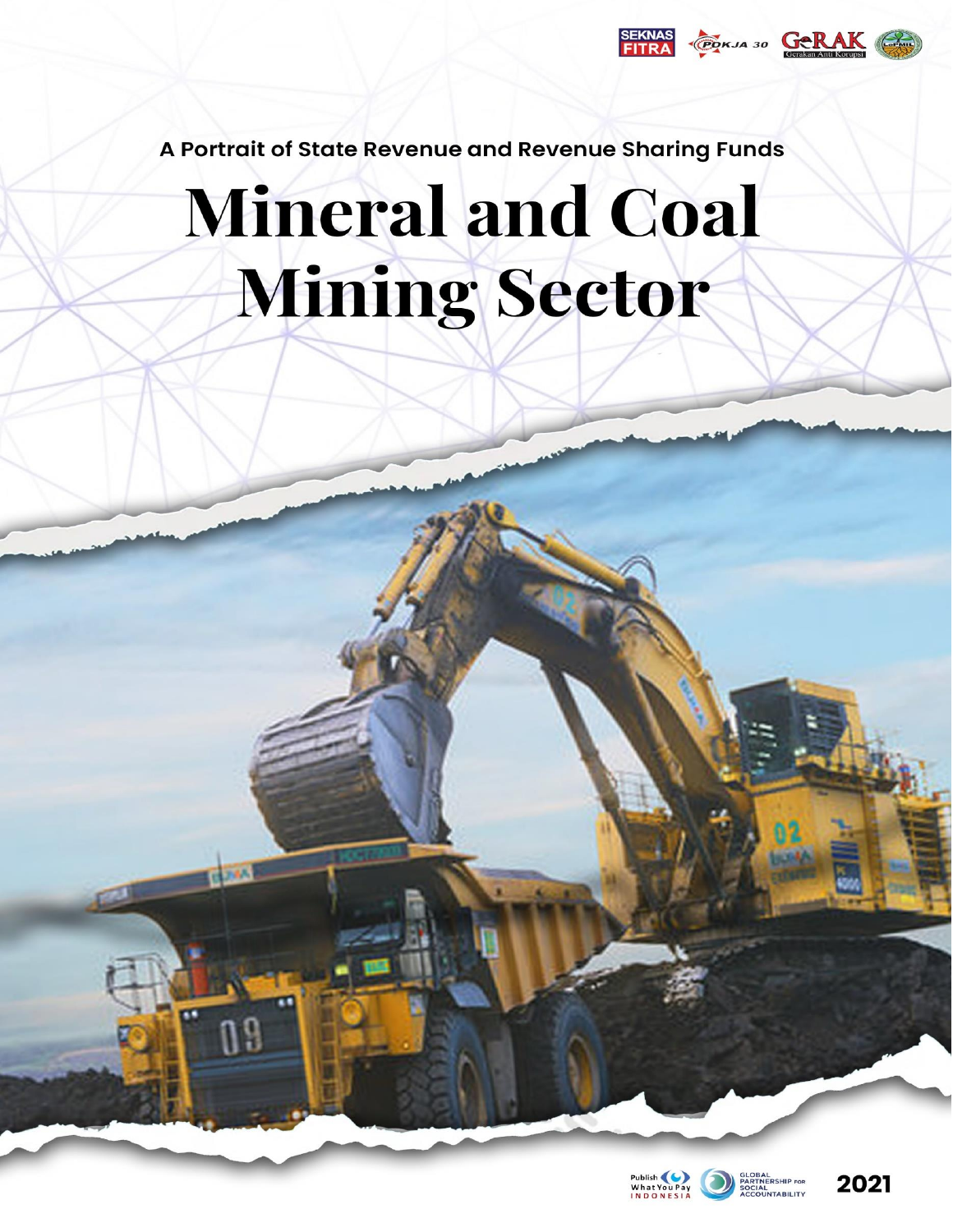## **TABLE OF CONTENTS**

| Mineral and Coal Sector Tax Revenue                                                                   | $\overline{2}$ |
|-------------------------------------------------------------------------------------------------------|----------------|
| Mineral and Coal Sector Non-tax Revenue                                                               | 2              |
| Natural Resource Revenue Sharing Funds from Mineral and<br>Coal Mining                                | 4              |
| A Portrait of Natural Resource Revenue Sharing Funds in<br>Three Mineral and Coal Producing Provinces | 5              |
| A Portrait of Natural Resource Revenue Sharing Funds in<br><b>Aceh Province</b>                       | 6              |
| A Portrait of Natural Resource Revenue Sharing Funds in<br>East Kalimantan Province                   | 7              |
| A Portrait of Natural Resource Revenue Sharing Funds in<br><b>Southeast Sulawesi Province</b>         | 8              |
| <b>End Note</b>                                                                                       | 9              |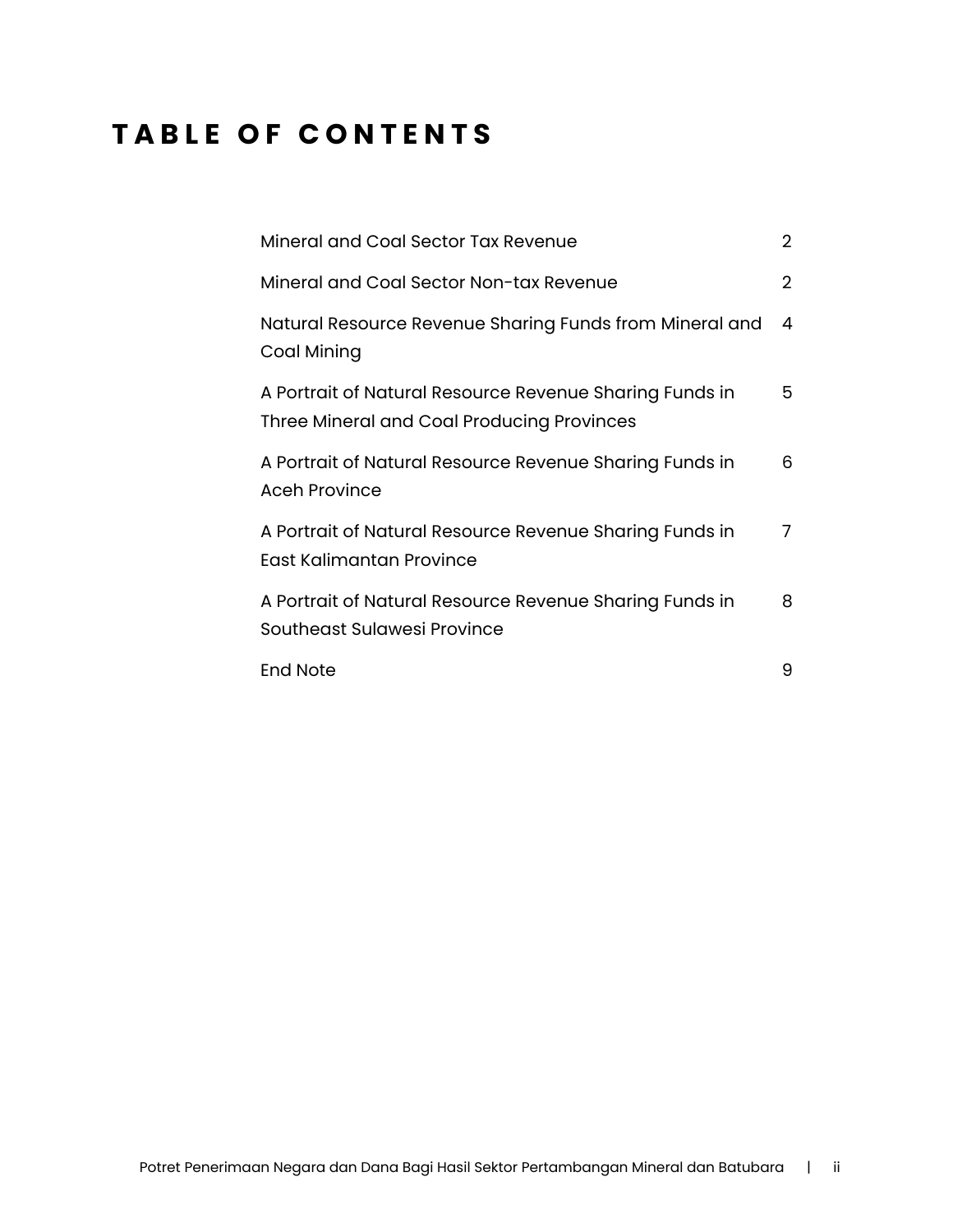## **C H A R T L I S T**

| Graphl. Mineral and Coal Mining Sector Tax Revenue:<br>2015-2019                                                                       | $\overline{2}$ |
|----------------------------------------------------------------------------------------------------------------------------------------|----------------|
| Graph 2. Portrait of Non-tax Revenue, Natural Resource<br>Non-tax Revenue, and Mineral and Coal Sector Non-tax<br>Revenue, 2016 - 2020 | 3              |
| Graph 3. Potrait of DBH, DBH SDA, and DBH SDA Minerba,<br>2016-2021                                                                    | 4              |
| Graph 4. The State of Reveue Sharing Funds in Aceh<br>Province: $2018 - 2021$                                                          | 6              |
| Graph 5. State of Revenue Sharing Funds in East<br>Kalimantan: 2018 - 2021.                                                            | 7              |
| Graph 6. Southeast Sulawesi Province Revenue Sharing<br>Fund: 2018 - 2021.                                                             | 8              |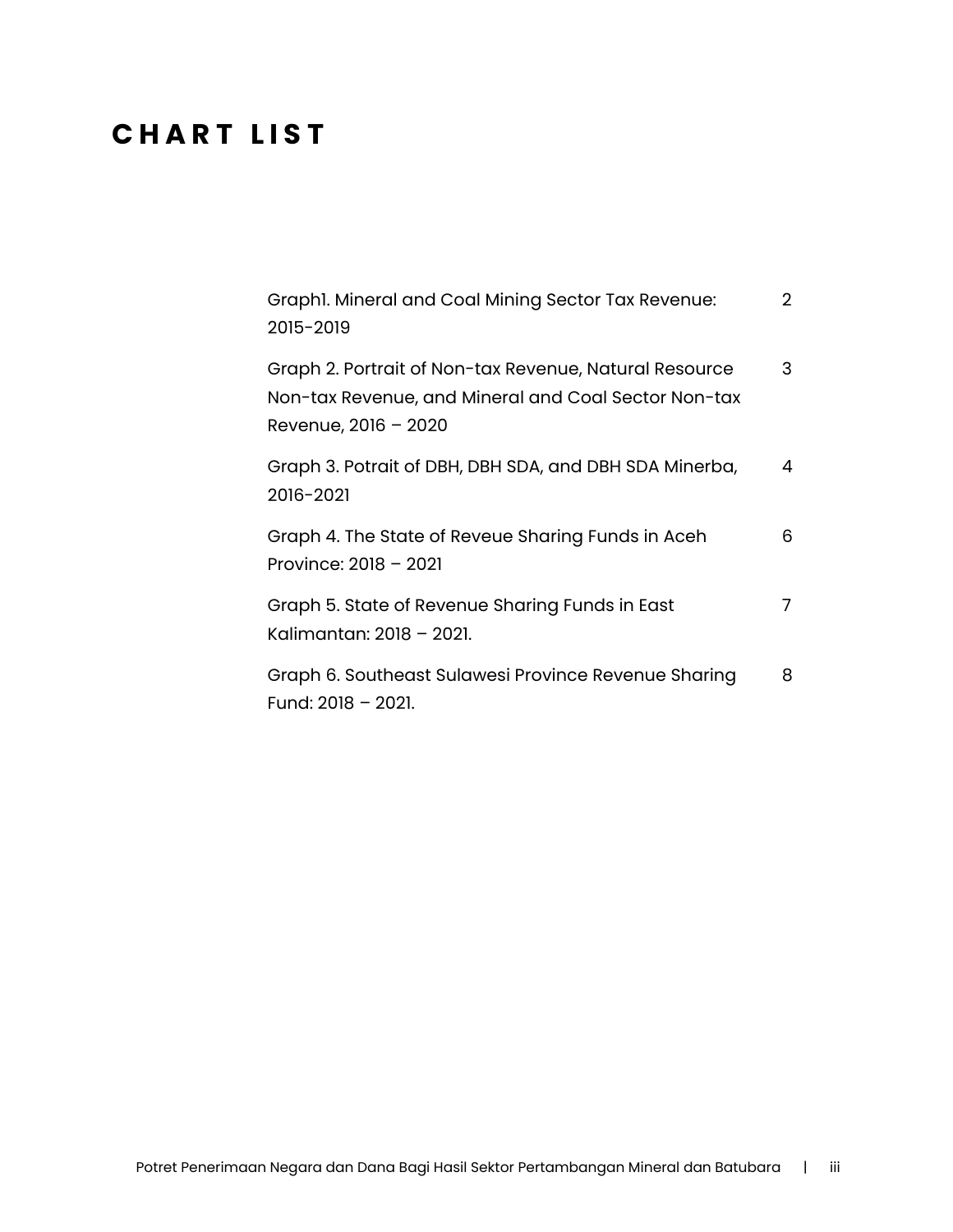# **A Portrait of State Revenue and Revenue Sharing Funds Mineral and Coal Mining Sector**

Authors: Rizka Fitriyani dan Gulfino Guevarrato, FITRA Researchers Reviewer, Editor: Maryati Abdullah, Senior Advisor PWYP Indonesia

The natural resources sector continues to be a pillar of both the central and regional economies and governmnet revenues. Natural resources from the mining sector are the second largest non-oil and gas export after the processing industry. In 2019, the mining sector by itself produced a total of 698,097 million tons , approximately 519.6 million tons or 74 percent of which was exported, and in 2020, a total of 438.9 million tons of mining products were exported. One direct contribution of mining natural resources is the income received by the state, both at the national level and in regions where mining sites are located. The average growth in non-tax state revenue from minerals and coal over the 2016-2020 period was 9.85%. **T**

Natural resource revenues from mineral and coal mining consist of tax revenue and non-tax revenue (PNBP). The state revenue is recorded in the State Budget (APBN) and Regional Budgets (APBD), which are determined by the executive government (President and Regional Heads) in collaboration with the appropriate legislative bodies (the People's Representative Council/DPR at both the national and regional level). The state and regional budgets are planned, determined, and implemented, and their performance evaluated annually. The state and regional budgets also contribute to regional-level income through the Village Fund Budget (Anggaran Dana Desa/ADD).

The fact sheets are designed as a resource for public and community education to encourage policy dialouge and the development of social accountability-particularly in regard to state revenue obtained from the mining sector. The first series of fact sheets focuses on illustrating the data and providing a portrait of state revenue (tax and non-tax) obtained from the mining sector, from the national to the provincial and district levels, in 3 (three) regions (Aceh, East Kalimantan, and Southeast Sulawesi) included in the pilot program conducted by PWYP Indonesia in collaboration with program partners. The fact sheets are a joint initiative between PWYP Indonesia and FITRA (the Indonesian Forum on Budget Transparency) in the form of a Mining Sector Social Accountability Program supported by the World Bank's Global Partnership for Social Accountability (GPSA).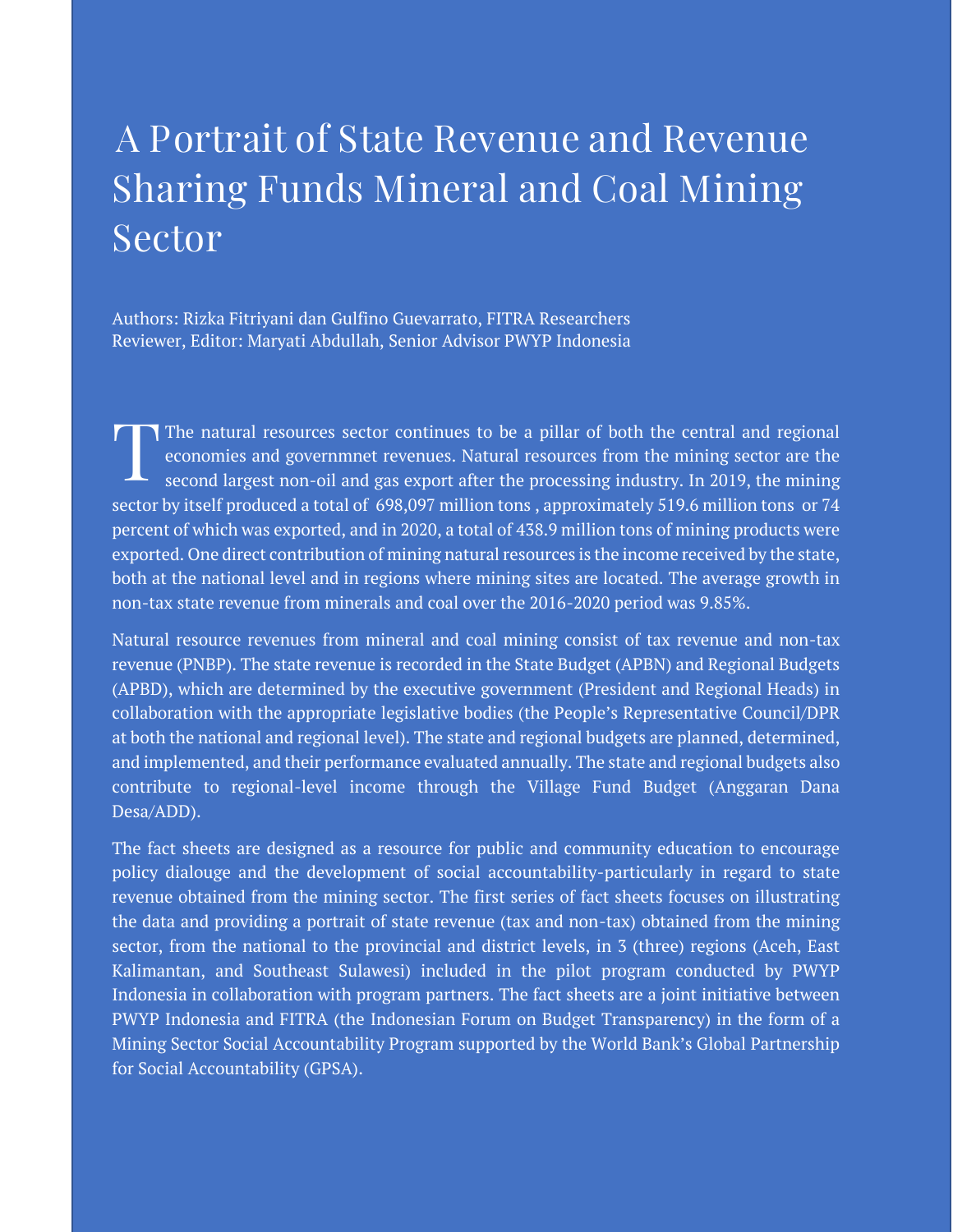#### **Mineral and Coal Sector Tax Revenue**

Mineral and coal sector tax revenue comes from the land and building tax (Pajak Bumi dan Bangunan/PBB Pertambangan), corporate income tax (PPh Badan), and value added tax (Pajak Pertambahan Nilai/PPN). Income from Article 23 Income Tax (PPh 23) from the mining sector has amounted to Rp. 8.07 trillion (with a slight increase of 2.27 persen).

In 2020, corporate income tax from the mining sector slumped with a negative growth of - 23.25 percent, one factor for which was the downward trend in mining commodity prices. Graph 1 illustrates tax revenue from the mineral and coal mining sector from 2015- 2019.





Source: Directorate General of Taxes 2019 Annual Report, processed by Seknas Fitra

#### **Mineral and Coal Sector Non-tax Revenue**

Non-tax revenue is the second largest source of income for the state budget after tax sector revenue. From 2016-2020, non-tax revenue contributed an average of Rp. 347.07 trillion, or 20 percent of state revenue. However, the average growth of non-tax revenue over the same period was only 8.6 percent. Meanwhile, non-tax revenue from natural resources only contributed an average of Rp. 121.75 trillion between 2016 and 2020, which was

approximately 35% of all non-tax revenue or approximately 6.94 percent of the total state revenue. Mineral and coal sector non-tax revenue consists of natural resource non-tax revenues on mineral and coal mining and other non-tax revenues originating from the sale of coal mining products. The average realization of non-tax revenue for the mineral and coal sector for the period of 2016-2020 was only Rp. 39.39 trillion or approximately 2.2 percent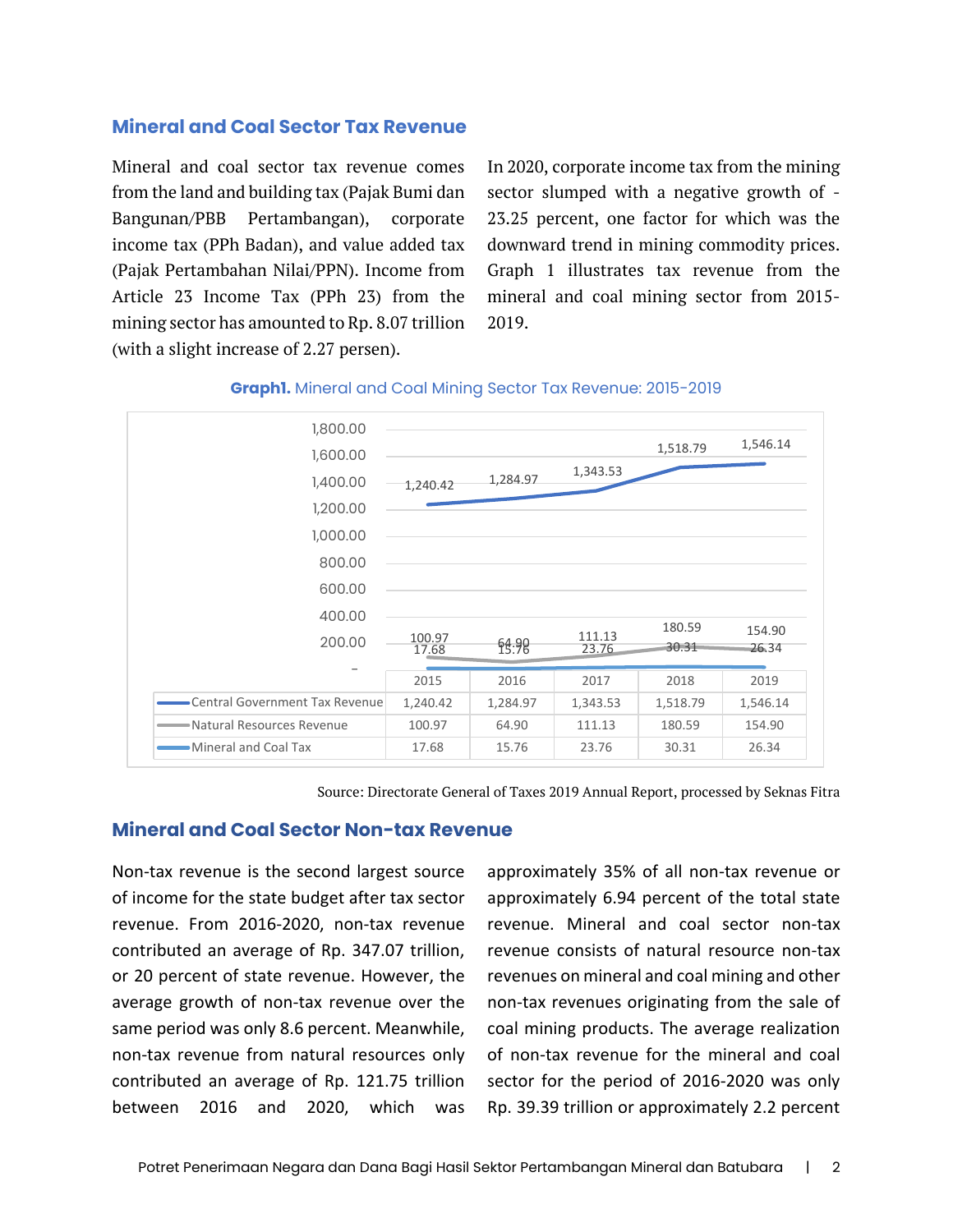of total state revenue. Graph 2 is an illustration of the figures for non-tax revenue, natural resource non-tax revenue, and mineral and coal non-tax revenue between 2016 and 2020,

processed from the Central Government Financial Report (*Laporan Keuangan Pemerintah Pusat*/LKPP).



**Graph 2.** Portrait of Non-tax Revenue, Natural Resource Non-tax Revenue, and Mineral and Coal Sector Non-tax Revenue, 2016 – 2020

Graph 2 reveals that there was a decrease in non-tax revenue originating from mineral and coal mining in 2019 and 2020, compared to 2018. The 2019 decline had a large impact, particularly in coal-producing areas, due to its role in the decline in mineral and coal revenue sharing funds. The decline was suspected to be a result of the drop in the referral coal price (Harga Batubara Acuan/HBA) between January and December 2019 to USD 77.9 per ton, lower than the price for the same period in 2018 at USD 99 per ton<sup>*i*</sup>, and the decline in 2020 due to the COVID-19 pandemic. As a coalproducing region, East Kalimantan Province experienced a significant 10 percent decline in non-tax revenue in 2019, which fell another 30 percent in 2020. Meanwhile, nickle-producing regions, including North Konawe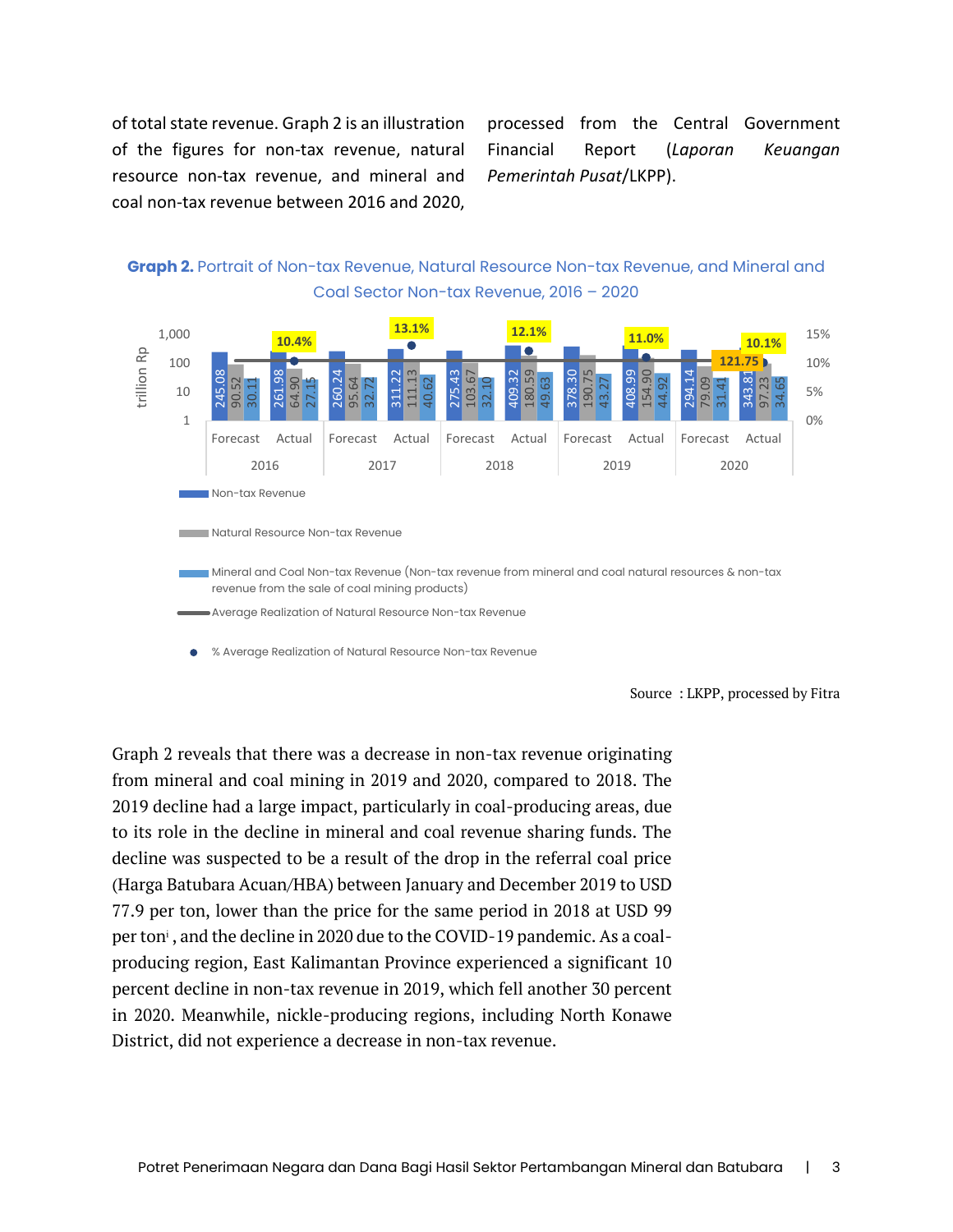#### **Natural Resource Revenue Sharing Funds from Mineral and Coal Mining**

Non-tax revenue from the mineral and coal sector is transferred to the production areas where the mining industry is located (at both the provincial and district level) through a revenue sharing scheme. Fluctuations in revenue from the sale of minerals and coal have a direct impact on non-tax revenue. The natural resource non-tax revenue from minerals and coal is transferred to the regions as a source of income for provincial and regional level budgets, and village funds, and can be used to finance expenditure for development and public services, for example on education, healthcare, poverty alleviation/welfare improvement, and so on, including financing the development of necessary infrastructure.

Non-tax revenue from the mineral and coal sector contributes to the Village Fund Budget. Village funds are allocated from the state budget, and consist of a minimum of 10% of the general allocation fund (Dana Alokasi Umum/DAU) supplemented with revenue sharing funds. Non-tax revenue from the mineral and coal sector that flows to villages in mining production areas (through the Village Fund Budget) can be used for development and improving the welfare of village communities, particularly those within the vicinity of industrial sites, and which are directly impacted by mining activities. Graph 3 provides an outline of revenue sharing funds (DBH), natural resource revenue sharing funds (DBH SDA), and natural resource revenue sharing funds from minerals and coal (DBH SDA Minerba) between 2016 and 2021.



#### **Graph 3.** Potrait of DBH, DBH SDA, and DBH SDA Minerba, 2016-2021

Source: Directorate General of Fiscal Balance (DJPK), processed by Fitra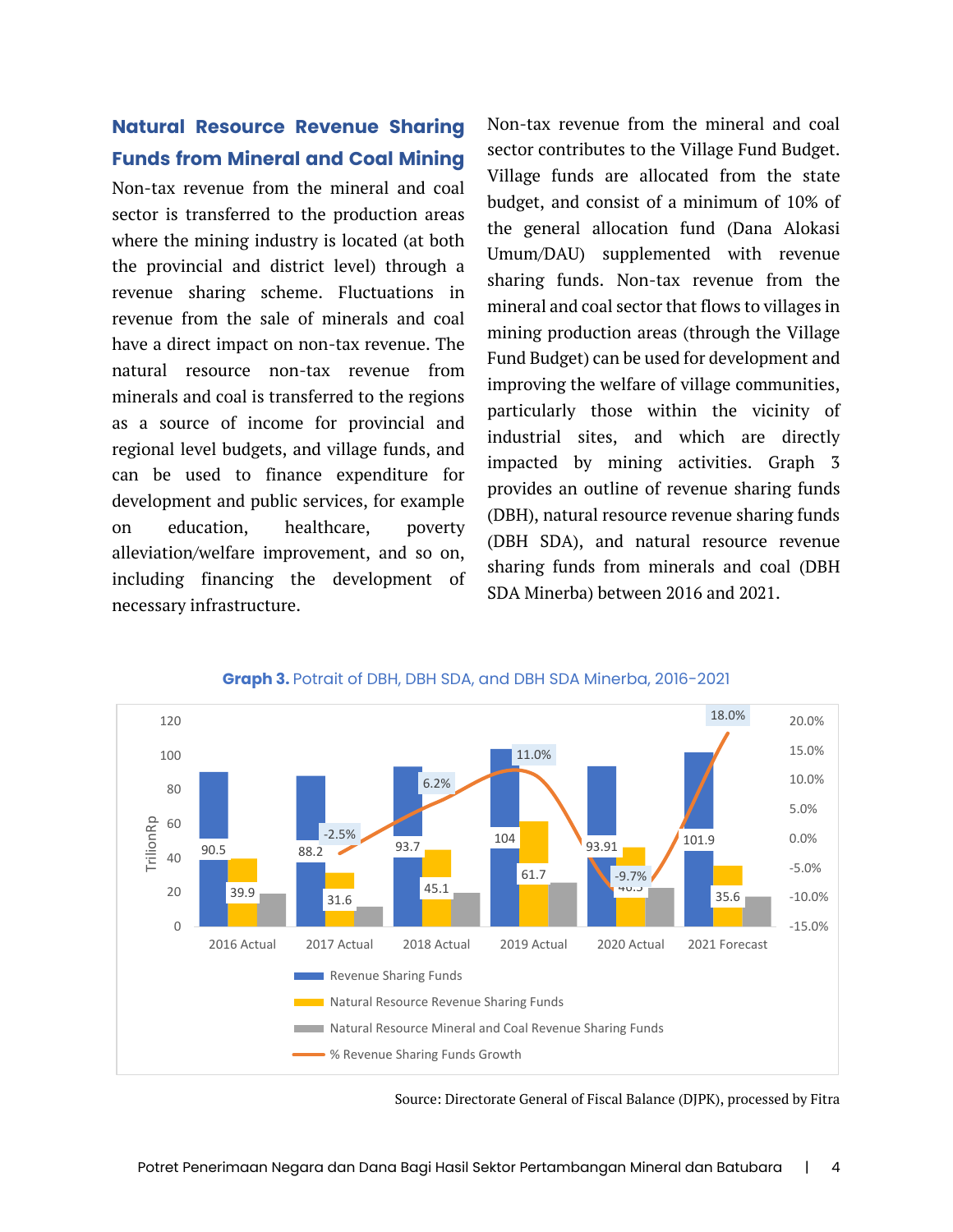Over the 2016-2020 period, the average amount of revenue sharing funds transferred to the regions was Rp94,06 trillion, with an average growth of 1.2 percent, this growth declined in 2020 due to the Covid-19 pandemic. In 2021, amount of revenue sharing funds is budgeted at Rp101 trillion or grows 18 percent from the realization in 2020. Meanwhile, the average amount of revenue sharing funds from mineral and coal mining transferred to the regions during the same period was Rp19.94 trillion or 21 percent of all revenue sharing funds, and in 2021 the revenue sharing funds from mineral and coal mining is budgeted for 17.3 percent of the total revenue sharing funds or Rp17.6 trillion. . Mineral and coal revenue sharing fund transfers fluctuate annually due to various factors on non-tax revenues, including fluctuation of commodity prices in international and domestic markets, the number of quotas, and production of each mining commodity in each region, as well as other technical factors, inc luding transportation, trade, and so on.

#### **A Portrait of Natural Resource Revenue Sharing Funds in**

#### **Three Mineral and Coal Producing Provinces**

The natural resource non-tax revenue from mineral and coal mining transferred to the provincial and district levels as mineral and coal natural resource revenue sharing funds is calculated based on the amount of nontax revenue deposited by the company to the state treasury (in the form of royalties and land rents) in accordance with tariffs (%) and production and sales (of royalties), as well as the land area used (for land rents). In general, 80% of natural resource non-tax revenue from mineral and coal mining is distributed from the center to production regions as mineral and coal natural resource revenue sharing funds, which is then further divided between the province and regencies in the production area, with 16% going to the province and 64% being distributed to the production districts for land rents, while royalties are divided into 16% for the district, 32% for the province, and 32% for other districts in the same province on a prorata basis. The following is an outline of natural resource revenue sharing funds in the 3 (three) provinces included as pilot regions in the GPSA program.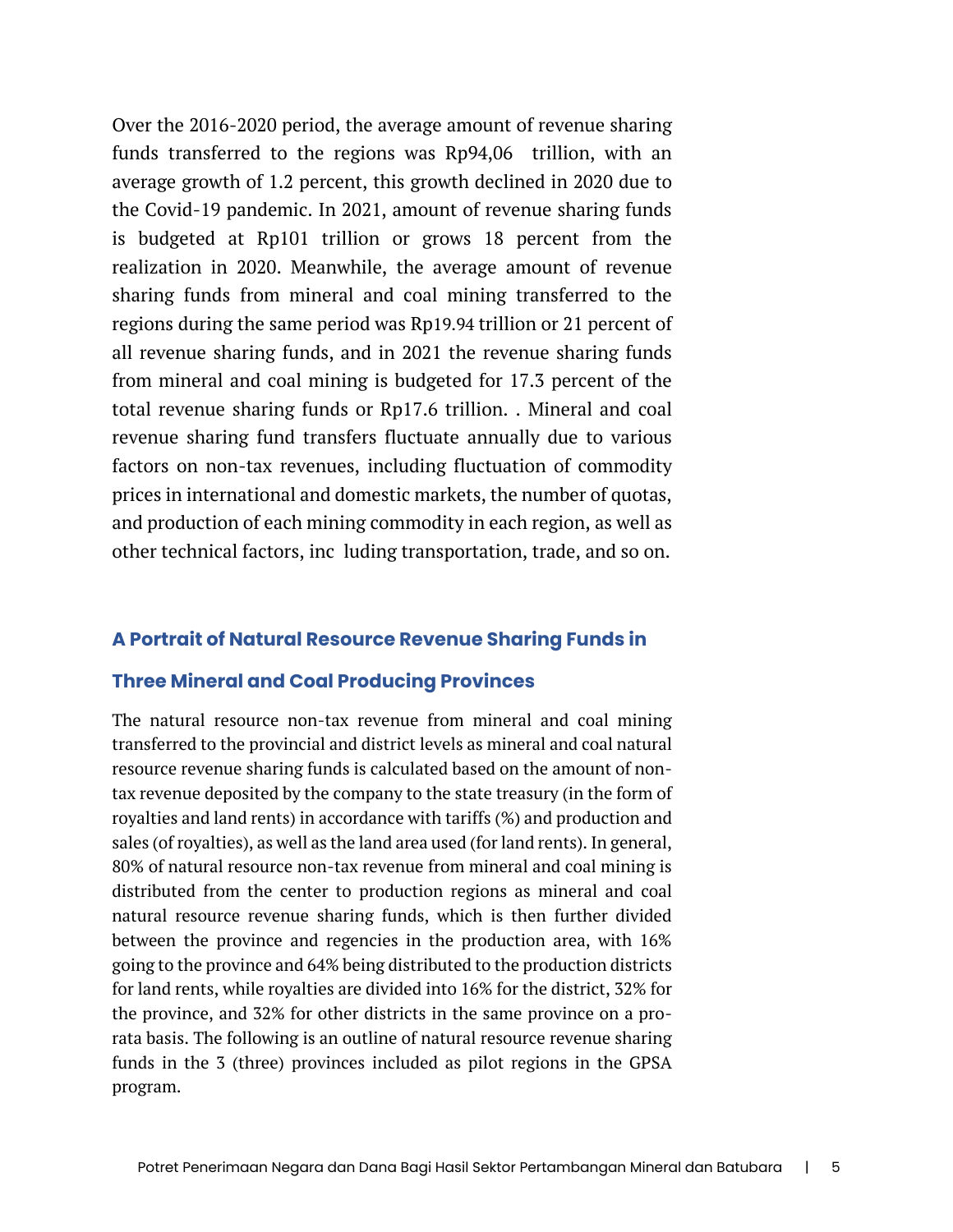#### **A Portrait of Natural Resource Revenue Sharing Funds in Aceh Province**

Aceh is one of Indonesia's mineral and coal mining and oil and gas producing provinces. From a historical perspective of politics and governance, Aceh has special autonomy, including in the management of the mining and oil and gas sectors, as well as in terms of its finances (fiscal capacity). In general, the largest portion of the special autonomy fund constitutes financial transfers and village funds (Transfer Keuangan dan Dana Desa/TKDD) from the central government.

Income from revenue sharing funds in Aceh is dominated by revenue from the natural resource sector, particularly oil and gas and mineral and coal mining. Natural resource revenue sharing funds in 2018 up until the 2021 budget reached Rp. 321.04 billion, or 58 percent of the total revenue sharing fund. Meanwhile, the average amount of revenue sharing sourced from taxes was only Rp. 145.44 billion, or 42 percent. The natural resource revenue sharing fund in Aceh Province is dominated by natural resource revenue sharing from the oil and gas sector, with an average income from 2018-2020 of Rp. 411.91 billion, or 98 percent of the total natural resource revenue sharing fund. Meanwhile, mineral and coal revenue sharing funds from 2018-2020 contributed only 9.30 billion, or approximately 2 percent of the total natural resource revenue sharing fund. Graph 4 illustrates the state of revenue sharing funds and natural resource revenue sharing funds in Aceh Province.



Source: DJPK, Fincance Ministry, processed by Fitra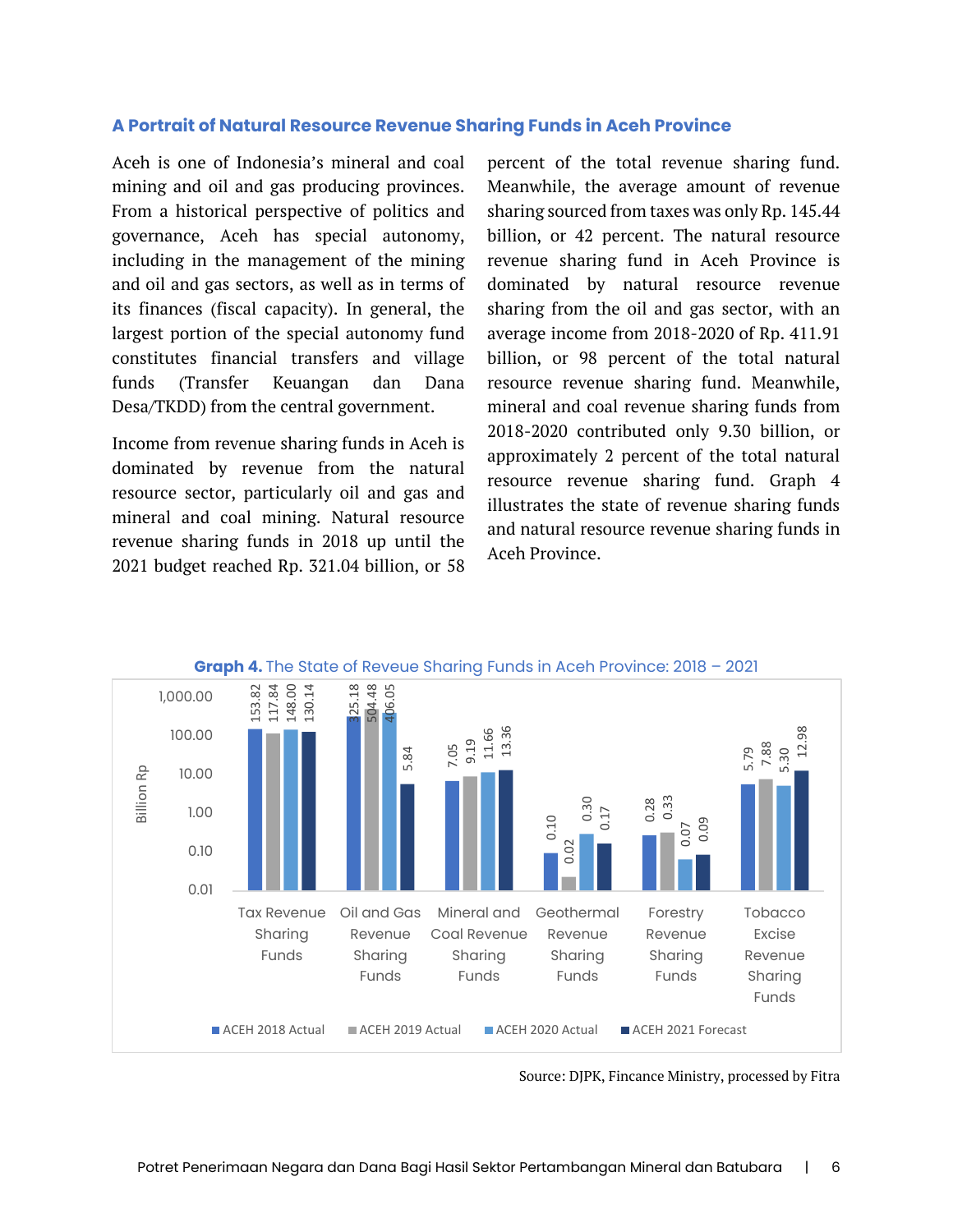#### **A Portrait of Natural Resource Revenue Sharing Funds in East Kalimantan Province**

East Kalimantan is one of Indonesia's mineral and coal mining and oil and gas producing provinces. Currently, East Kalimantan is the largest coal producer in Indonesia, with a high rate of operation. The income from revenue sharing in East Kalimantan Province mostly originates from natural resource revenue sharing funds. The average amount of natural resource revenue sharing funds from 2018- 2020 was Rp. 2,810.73 billion, or 82 percent of the total revenue sharing fund. Two key commodities are sources of income for the natural resource revenue sharing sector in East Kalimantan Province: oil and gas, and minerals and coal. However, the mineral and coal sector dominates income from the natural resource revenue sharing fund in East Kalimantan, with the average amount of natural resource revenue sharing from minerals and coal from 2018-2020 being Rp. 1,748.68 billion, or 62 percent of the total natural resource revenue sharing fund. Meanwhile, the average income from the oil and gas revenue sharing fund was only Rp. 827.34 billion, or 29 percent of the total natural resource revenue sharing fund.



#### **Graph 5.** State of Revenue Sharing Funds in East Kalimantan: 2018 – 2021

Source: DJPK, Fincance Ministry, processed by Fitra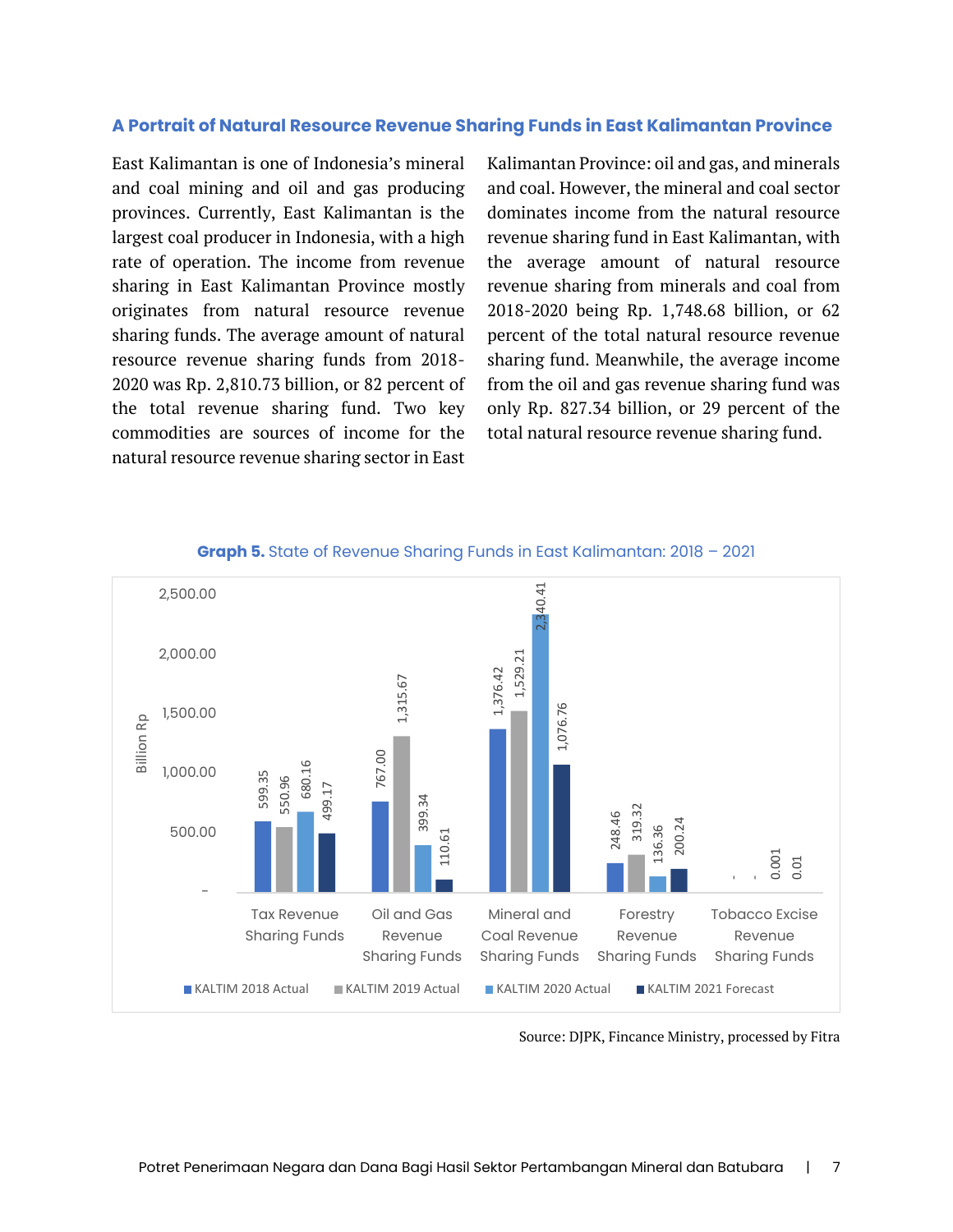#### **A Portrait of Natural Resource Revenue Sharing Funds in Southeast Sulawesi Province**

Southeast Sulawesi is one of Indonesia's mineral mining regions, representing one of Indonesia's largest nickle producers. The general allocation fund (DAU) continues to constitute the largest portion of financial transfers and village funds (TKDD) in Southeast Sulawesi Province. Meanwhile, the natural resource revenue sharing fund in Southeast Sulawesi is dominated by income from natural resource revenue sharing from the mineral and coal sector. On average, natural resource revenue sharing funds from 2018 up until the 2021 budget reached Rp.

127.66 billion, or 73 percent of the total revenue sharing fund. Meanwhile, the average amount of revenue sharing from taxes was only Rp. 44.24 billion, or 27 percent. As a nickle-producing region, the natural resource revenue sharing fund in Southeast Sulawesi consists mainly of revenue sharing from mineral and coal mining. The average contribution of natrual resource revenue sharing from mineral and coal mining from 2018 up until the 2021 budget was 96.7 percent of the total natural resource revenue sharing fund, or 72 percent of all revenue shares.



#### **Graph 6.** Southeast Sulawesi Province Revenue Sharing Fund: 2018 – 2021.

Source: DJPK, Fincance Ministry, processed by Fitra